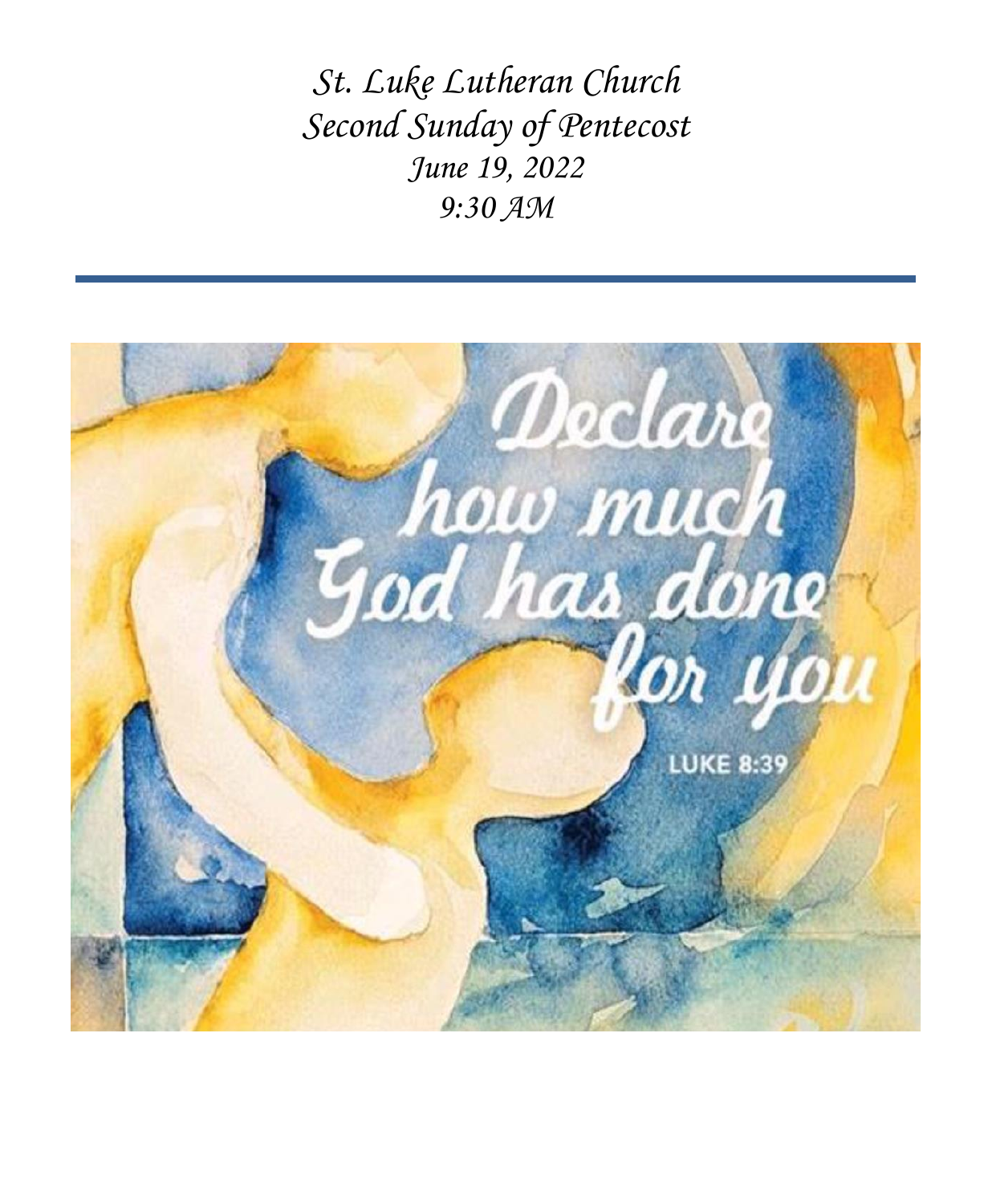### **Welcome to St. Luke Lutheran Church**

20 Candlewood Path Dix Hills, NY 11746-5398  **Church:** 631-499-8656 – **Fax:** 631-462-6496 **Preschool:** 631-462-5216

**Our Website:** [www.stlukedixhills.org](http://www.stlukedixhills.org/)

Satellite for the Lutheran Counseling Center: 516-741-0994

#### **Welcome!**

In the name of Jesus Christ, we welcome both members and guests to His church. We are present this day to worship Him. In this service we thank and honor our Lord for His many blessings and seek His guidance and comfort for each day of life.

- ❖ Be **reverent** and **thoughtful** in this Holy place.
- ❖ **Before** the service, speak with God.
- ❖ **During** the service, let God speak to you.
- ❖ **After** the service, speak to one another.

**As We Gather:** We begin our worship today praising the lamb of God who has taken away the sins of the world. For this saving work, Christ is truly worthy of praise, adoration, thanks and honor. He is truly worthy of our worship because of who He is and what He has done for us. Now we shall hear again the great story of salvation that was won for us by the Lamb of God. Rejoice! For the lamb who was slain has begun His reign. Alleluia!

#### **Holy Communion is celebrated at each Worship Service.**

The Lord's Supper is a gift from our Savior in which He offers us Himself and His forgiveness. Those who partake witness of their love for Him and their faith and fellowship for each other. If you have confessed your sins and if you have been properly instructed regarding the Lord's Supper and believe in the presence of Christ in the form of bread and wine, which are the body and blood of Christ, please join us for the celebration of Holy Communion.

#### **SUNDAY WORSHIP SCHEDULE with Holy Communion**

| <b>Sunday Mornings</b>        |  |
|-------------------------------|--|
| $9:30$ a.m.                   |  |
|                               |  |
| Wednesday Night Contemporary* |  |
| 7:30 p.m.                     |  |
|                               |  |

#### **Mission Statement:**

**To know Christ and make him known by Serving, Teaching, and Loving.**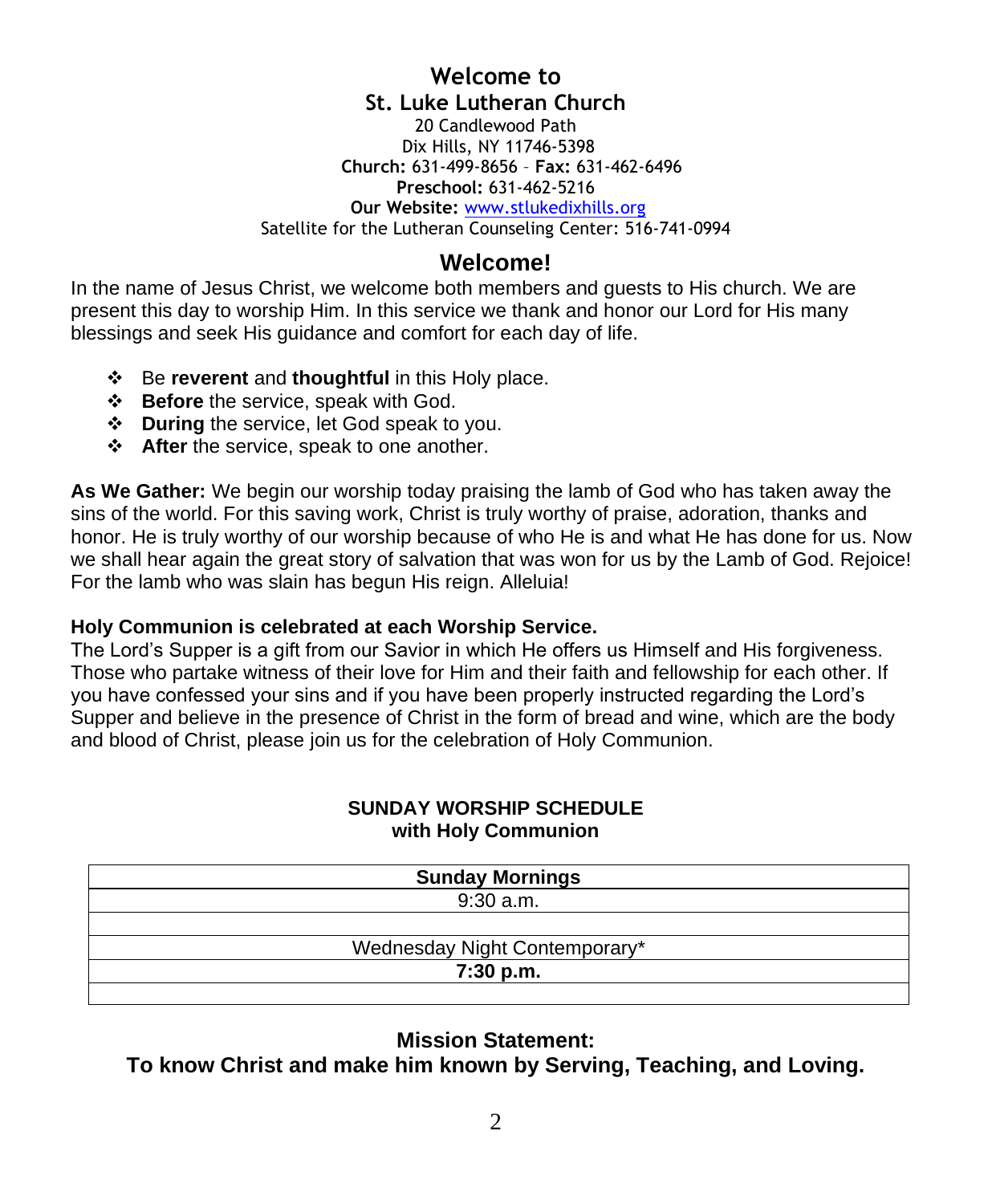# **PRELUDE**  "Bring Many Names" - Emma Lou Diemer

### **PASTORAL GREETING Pastor Johnson**

### **INTROIT – Handbell Choir**

"Let Us Talents and Tongues Employ" - Benjamin Tucker

### **CONFESSION & FORGIVENESS – Pastor Cusanelli**

All may make the sign of the cross, the sign marked at baptism, as the presiding minister begins

- Pastor : In the name of the Father, and of the + Son, and of the Holy Spirit.
- **People: Amen.**
- Pastor: Almighty God, to whom all hearts are open, all desires known, and from whom no secrets are hid: Cleanse the thoughts of our hearts by the inspiration of your Holy Spirit, that we may perfectly love you and worthily magnify your holy name, through Jesus Christ our Lord,

#### **People: Amen.**

Pastor: If we say we have no sin, we deceive ourselves, and the truth is not in us. But if we confess our sins, God who is faithful and just will forgive our sins and cleanse us from all unrighteousness

Silence for reflection and self-examination

- Pastor: Most Merciful God,
- **People: we confess that we are in bondage to sin and cannot free ourselves. We have sinned against you in thought, word, and deed, by what we have done and by what we have left undone. We have not loved you with our whole heart; we have not loved our neighbors as ourselves. For the sake of your Son, Jesus Christ, have mercy on us. Forgive us, renew us, and lead us, so that we may delight in your will and walk in your ways, to the glory of your holy name. Amen**.
- Pastor: Almighty God, in his mercy, has given his Son to die for us and, for his sake, forgives us all our sins. As a called and ordained minister of the Church of Christ, and by his authority, I therefore declare to you the entire forgiveness of all your sins, in the name of the Father, and of the + Son, and of the Holy Spirit.
- **People: Amen.**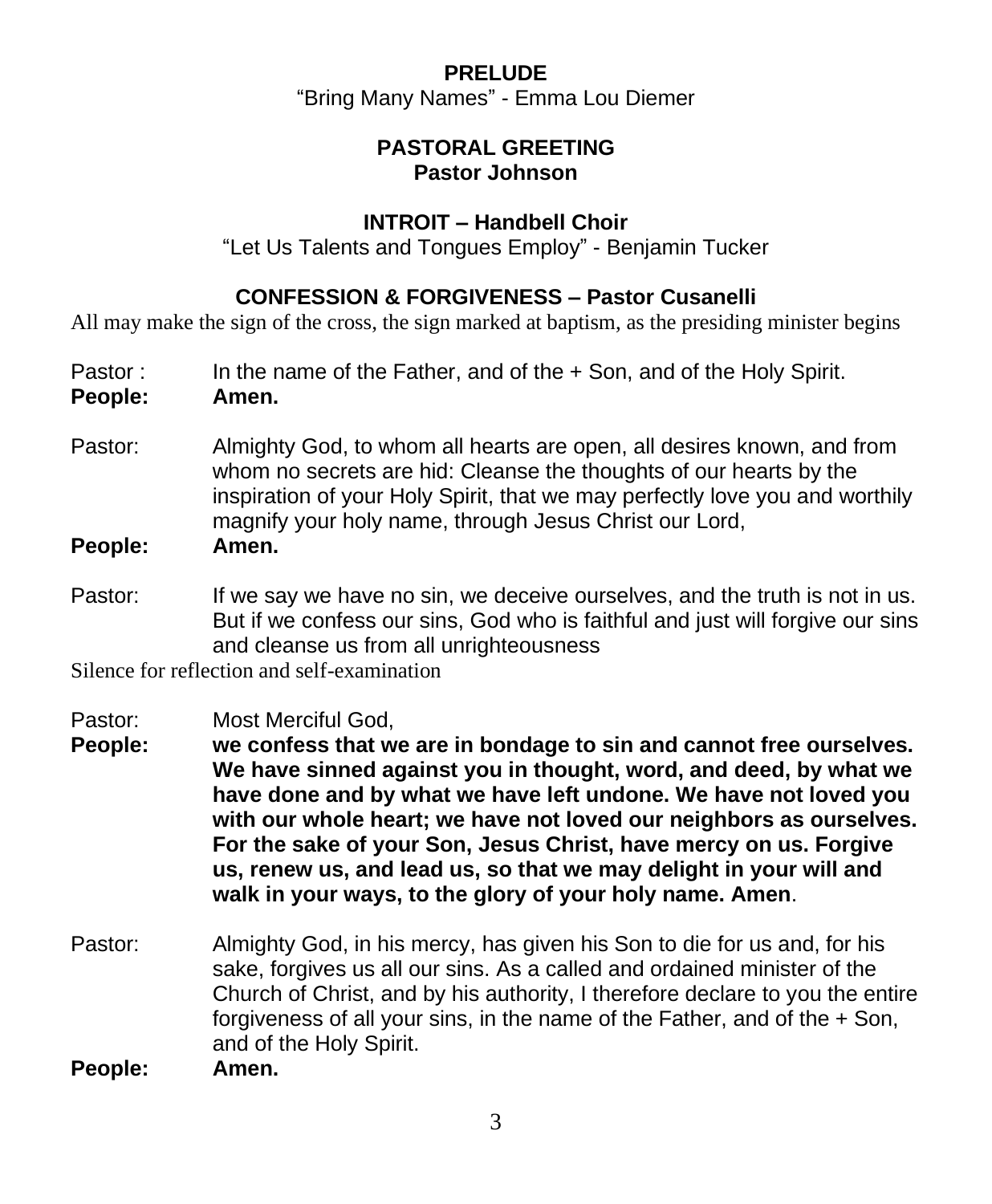### **OPENING HYMN "The Church of Christ in Every Age" - LBW 433 vs. 1-5**

**1. The church of Christ, in every age, beset by change but Spiritled, must claim and test its heritage and keep on rising from the dead.**

**2. Across the world, across the street, the victims of injustice cry for shelter and for bread to eat, and never live until they die.**

**3. Then let the servant church arise, a caring church that longs to be a partner in Christ's sacrifice, and clothed in Christ's humanity.**

**4. For he alone, whose blood was shed, can cure the fever in our blood, and teach us how to share our bread and feed the starving multitude.**

**5. We have no mission but to serve in full obedience to our Lord, to care for all, without reserve, and spread his liberating Word.**

### **GREETING**

Deacon: The grace of our Lord Jesus Christ, the love of God, and the communion of the Holy Spirit be with you all. **People: And also with you.**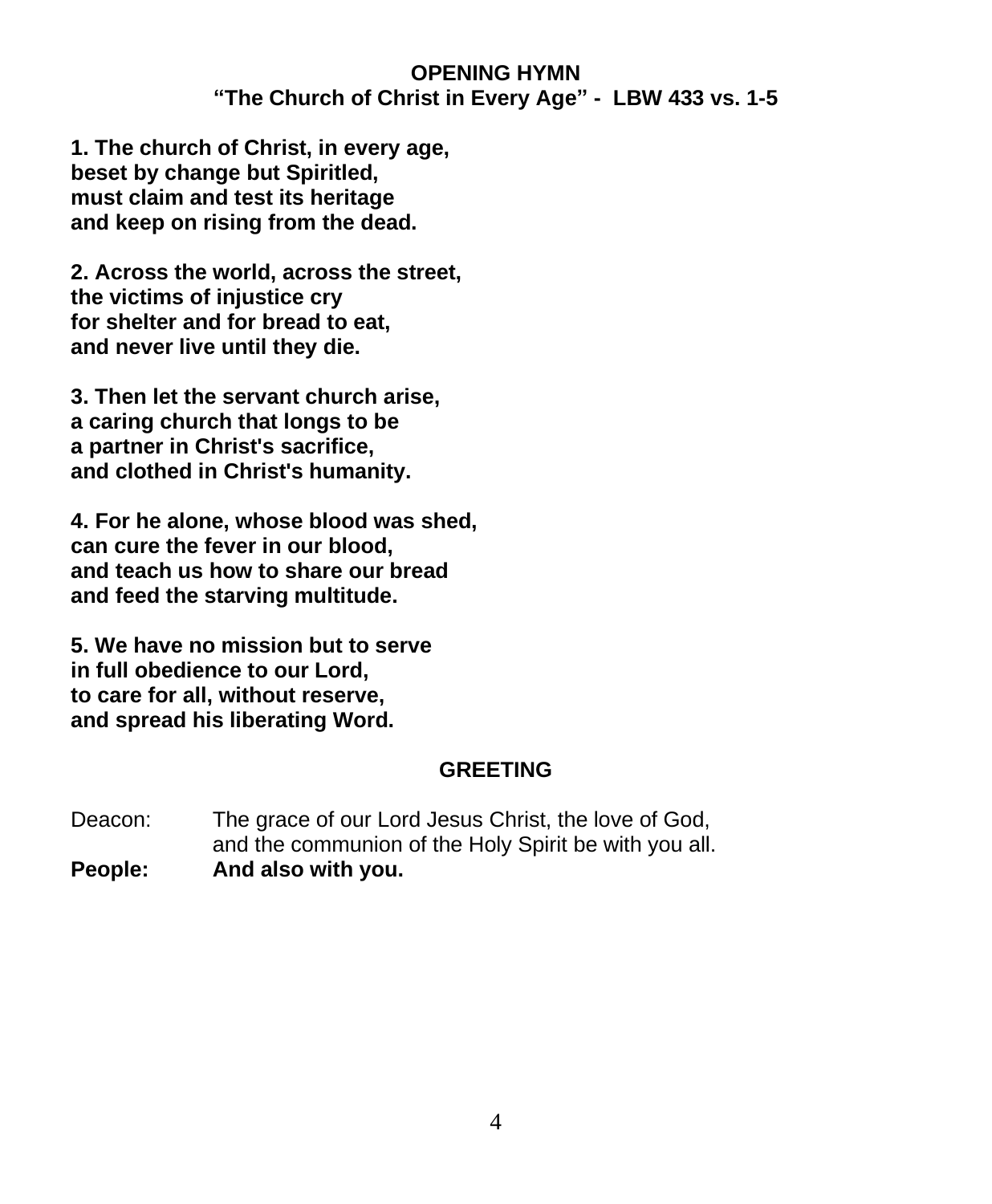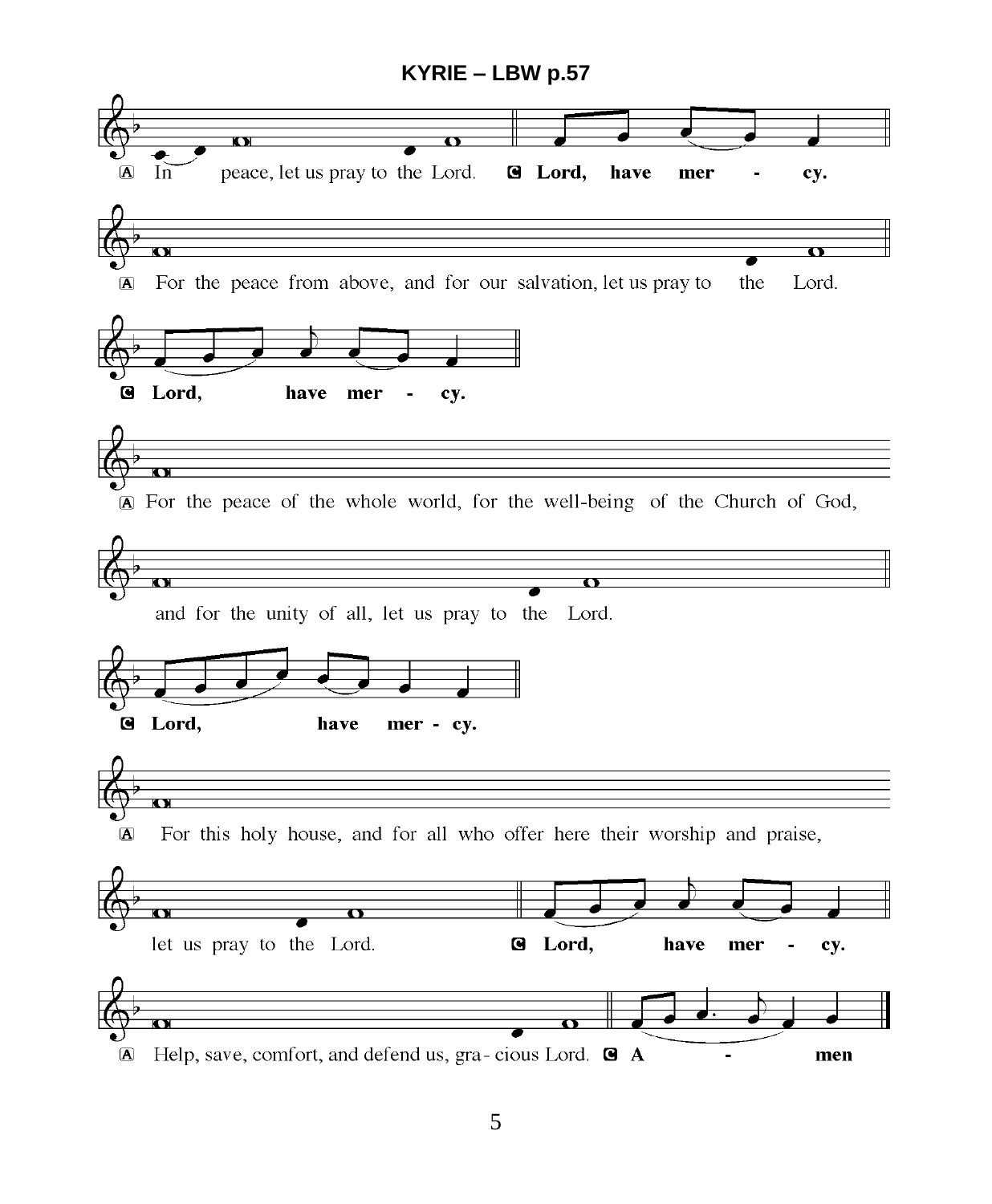# **PRAYER OF THE DAY**



Pastor: Let us pray.

O Lord God, we bring before you the cries of a sorrowing world. In your mercy set us free from the chains that bind us, and defend us from everything that is evil, through Jesus Christ, our Savior and Lord.

**People: Amen.**

## **FIRST READING: Isaiah 65:1-9**

<sup>1</sup>I was ready to be sought out by those who did not ask, to be found by those who did not seek me. I said, "Here I am, here I am," to a nation that did not call on my name. <sup>2</sup>I held out my hands all day long to a rebellious people, who walk in a way that is not good, following their own devices; <sup>3</sup>a people who provoke me to my face continually, sacrificing in gardens and offering incense on bricks; <sup>4</sup>who sit inside tombs. and spend the night in secret places; who eat swine's flesh, with broth of abominable things in their vessels; <sup>5</sup>who say, "Keep to yourself, do not come near me, for I am too holy for you." These are a smoke in my nostrils, a fire that burns all day long. <sup>6</sup>See, it is written before me: I will not keep silent, but I will repay; I will indeed repay into their laps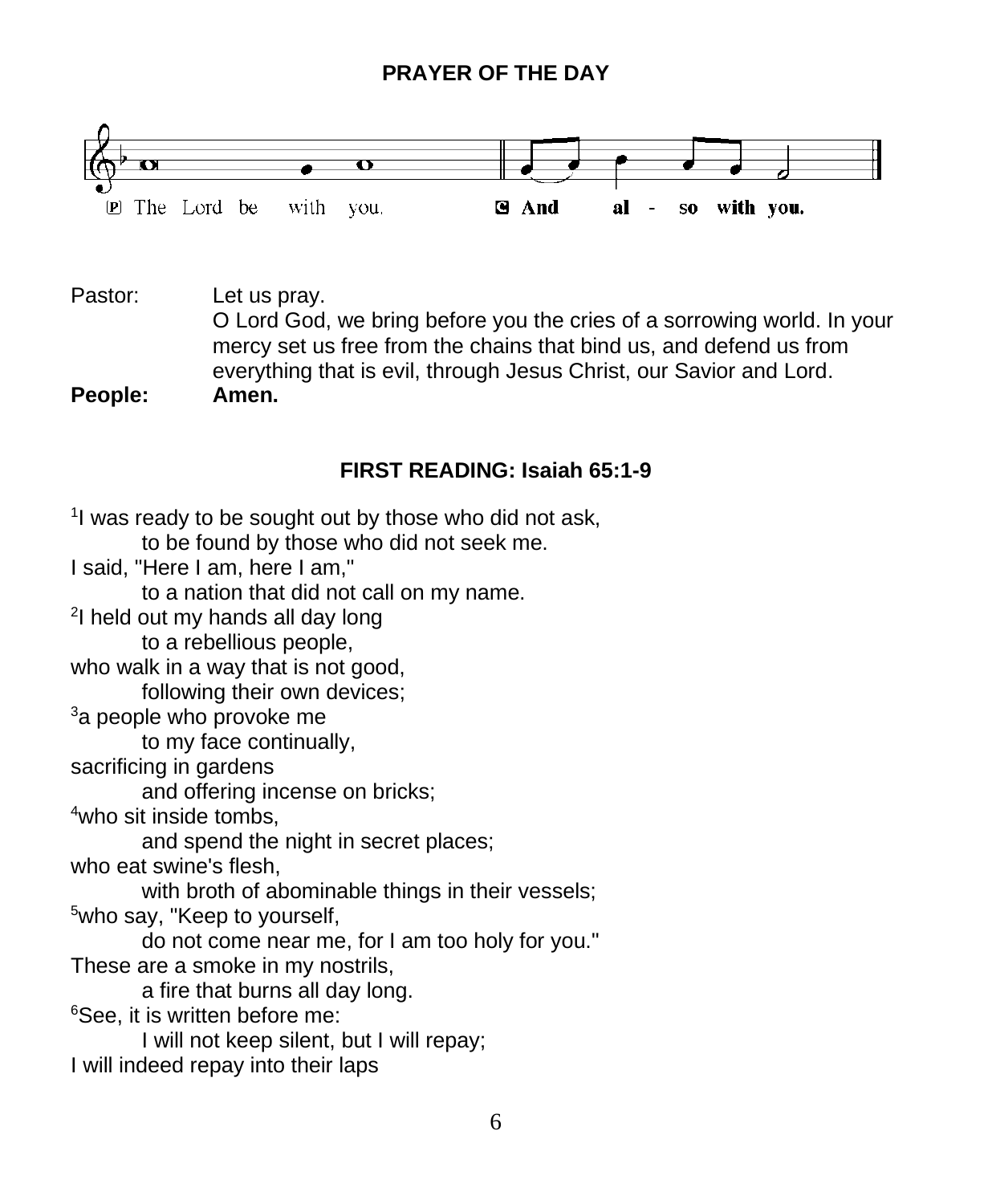<sup>7</sup>their iniquities and their ancestors' iniquities together, says the LORD; because they offered incense on the mountains and reviled me on the hills, I will measure into their laps full payment for their actions. <sup>8</sup>Thus says the LORD: As the wine is found in the cluster, and they say, "Do not destroy it, for there is a blessing in it," so I will do for my servants' sake, and not destroy them all. <sup>9</sup>I will bring forth descendants from Jacob, and from Judah inheritors of my mountains; my chosen shall inherit it, and my servants shall settle there.

Reader: This is the word of the Lord **People: Thanks be to God.**

### **PSALM: Psalm 22:19-28**

But you, O LORD, do not be far away!

O my help, come quickly to my aid!

**<sup>20</sup> Deliver my soul from the sword, my life from the power of the dog!**

21 Save me from the mouth of the lion! From the horns of the wild oxen you have rescued me.

**<sup>22</sup> I will tell of your name to my brothers and sisters; in the midst of the congregation I will praise you:**

<sup>23</sup> You who fear the LORD, praise him! All you offspring of Jacob, glorify him; stand in awe of him, all you offspring of Israel!

**<sup>24</sup> For he did not despise or abhor the affliction of the afflicted;**

**he did not hide his face from me, but heard when I cried to him.**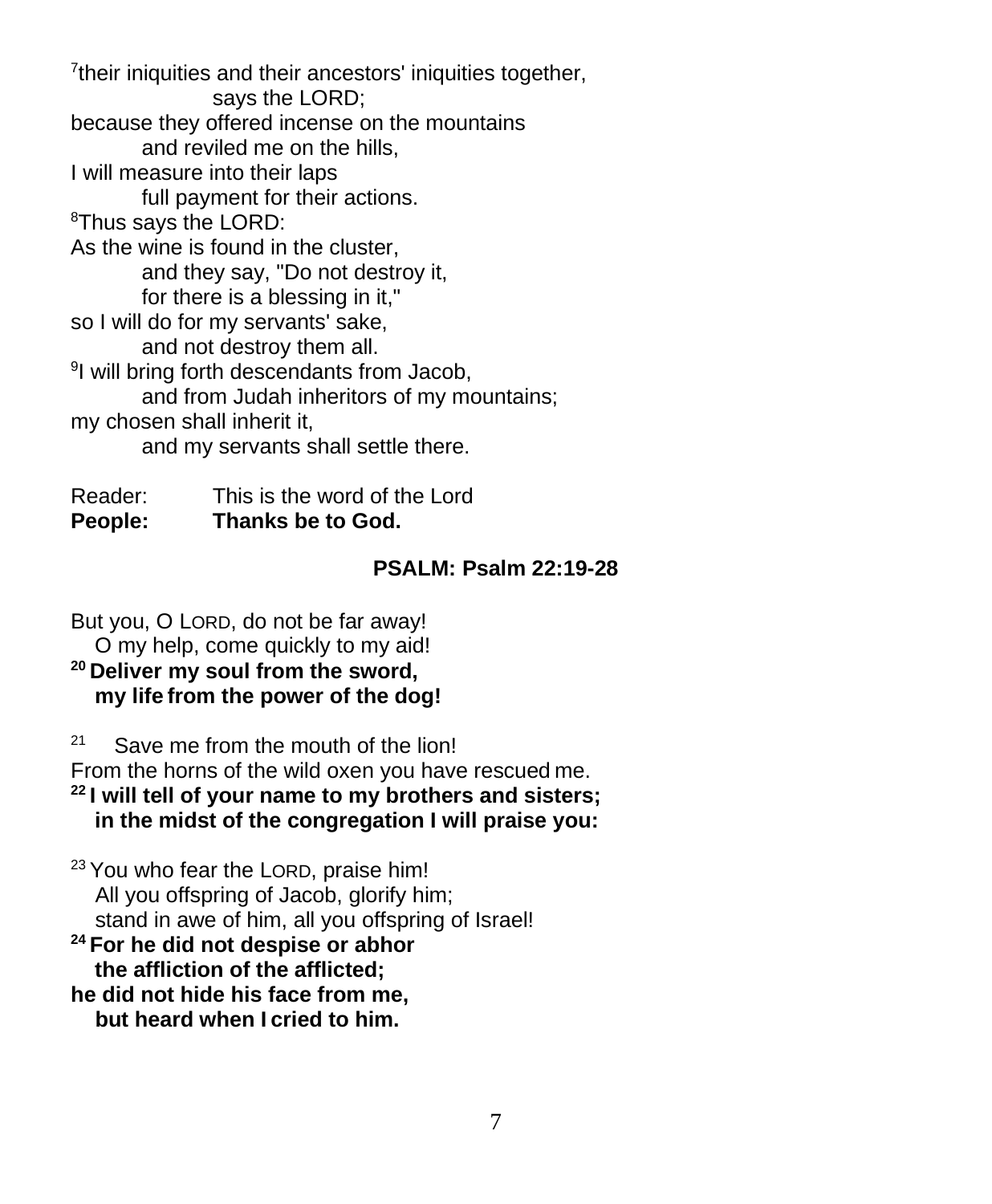- $25$  From you comes my praise in the great congregation; my vows I will pay before those who fear him.
- **<sup>26</sup> The poor shall eat and be satisfied; those who seek him shall praise the LORD. May your hearts live for ever!**

 $27$  All the ends of the earth shall remember and turn to the LORD; and all the families of the nations shall worship before him.

**<sup>28</sup> For dominion belongs to the LORD, and he rules over the nations.**

# **SECOND READING: Galatians 3:23-29**

 $^{23}$ Now before faith came, we were imprisoned and guarded under the law until faith would be revealed. <sup>24</sup>Therefore the law was our disciplinarian until Christ came, so that we might be justified by faith.  $25$ But now that faith has come, we are no longer subject to a disciplinarian, <sup>26</sup>for in Christ Jesus you are all children of God through faith.  $27$ As many of you as were baptized into Christ have clothed yourselves with Christ.

 $28$ There is no longer Jew or Greek, there is no longer slave or free, there is no longer male and female; for all of you are one in Christ Jesus. <sup>29</sup>And if you belong to Christ, then you are Abraham's offspring, heirs according to the promise.

Reader: This is the word of the Lord **People: Thanks be to God.**



# **THE GOSPEL**

Pastor: The Holy Gospel according to St. John, the 14<sup>th</sup> chapter. **People: Glory to you, O Lord**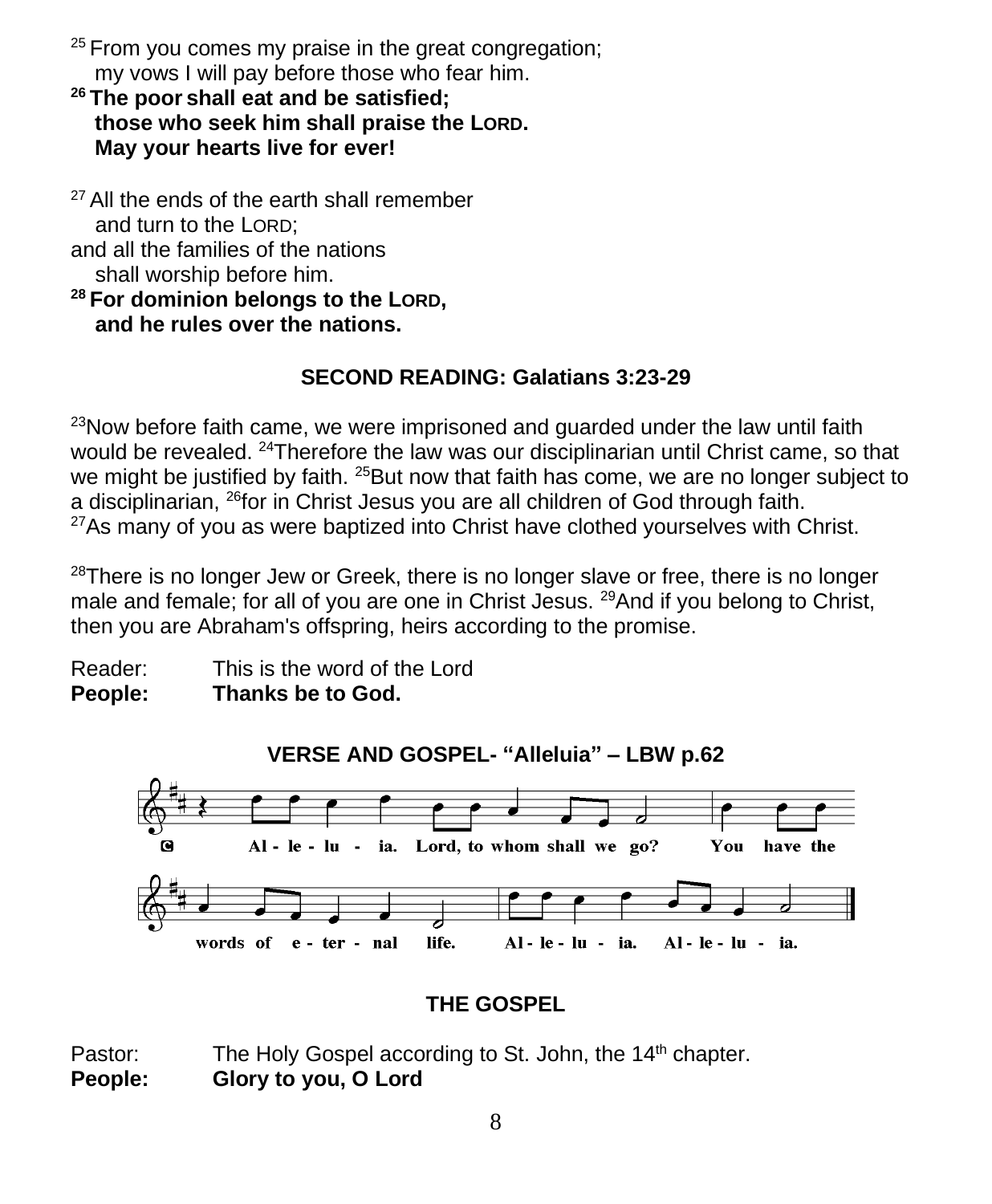$26$  Then they arrived at the country of the Gerasenes, which is opposite Galilee.  $27$  As he stepped out on land, a man of the city who had demons met him. For a long time he had worn no clothes, and he did not live in a house but in the tombs, <sup>28</sup> When he saw Jesus, he fell down before him and shouted at the top of his voice, 'What have you to do with me, Jesus, Son of the Most High God? I beg you, do not torment me'— $29$  for Jesus had commanded the unclean spirit to come out of the man. (For many times it had seized him; he was kept under guard and bound with chains and shackles, but he would break the bonds and be driven by the demon into the wilds.)  $30$  Jesus then asked him, 'What is your name?' He said, 'Legion'; for many demons had entered him. <sup>31</sup> They begged him not to order them to go back into the abyss.

 $32$  Now there on the hillside a large herd of swine was feeding; and the demons begged Jesus to let them enter these. So he gave them permission.  $33$  Then the demons came out of the man and entered the swine, and the herd rushed down the steep bank into the lake and was drowned.

 $34$  When the swineherds saw what had happened, they ran off and told it in the city and in the country. <sup>35</sup> Then people came out to see what had happened, and when they came to Jesus, they found the man from whom the demons had gone sitting at the feet of Jesus, clothed and in his right mind. And they were afraid. <sup>36</sup> Those who had seen it told them how the one who had been possessed by demons had been healed. <sup>37</sup> Then all the people of the surrounding country of the Gerasenes asked Jesus to leave them; for they were seized with great fear. So he got into the boat and returned. <sup>38</sup> The man from whom the demons had gone begged that he might be with him; but Jesus sent him away, saying, <sup>39</sup> 'Return to your home, and declare how much God has done for you.' So he went away, proclaiming throughout the city how much Jesus had done for him.

Pastor: The Gospel of the Lord. **People: Praise to you, O Christ**

### **SERMON**

Pastor Johnson "Declare how much God has done for you" —Luke 8:26-39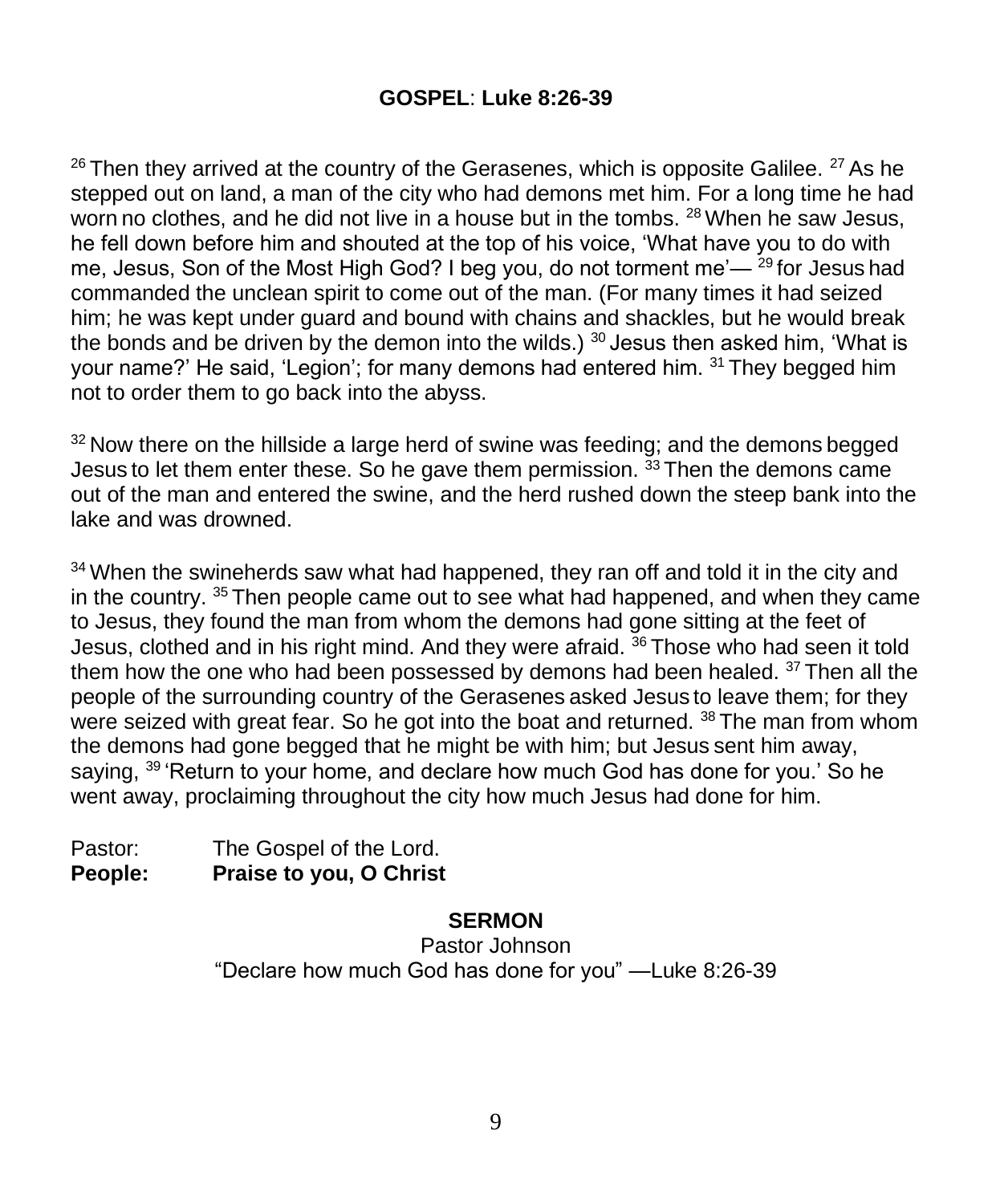#### **HYMN OF THE DAY** *"***Lord, Whose Love in Humble Service" - LBW 423**

**Lord, whose love in humble service Bore the weight of human need, Who upon the cross, forsaken, Worked Your mercy's perfect deed: We, Your servants, bring the worship Not of voice alone, but heart; Consecrating to Your purpose Every gift which You impart.**

**Still Your children wander homeless; Still the hungry cry for bread; Still the captives long for freedom; Still in grief we mourn our dead. As you, Lord, in deep compassion Healed the sick and freed the soul, By Your Spirit send Your power To our world to make it whole.**

**As we worship, grant us vision, Till your love's revealing light In its height and depth and greatness Dawns upon our quickened sight, Making known the needs and burdens Your compassion bids us bear, Stirring us to ardent service, Your abundant life to share.**

## **APOSTLES' CREED**

**I believe in God, the Father almighty, creator of heaven and earth. I believe in Jesus Christ, his only Son, our Lord. He was conceived by the power of the Holy Spirit and born of the virgin Mary. He suffered under Pontius Pilate, was crucified, died, and was buried. He descended into hell. On the third day he rose again. He ascended into heaven, and is seated at the right hand of the Father. He will come again to judge the living and the dead. I believe in the Holy Spirit, the holy catholic Church, the communion of saints, The forgiveness of sins, the resurrection of the body, and the life everlasting. Amen.**

#### **PRAYERS OF THE CHURCH**

Each petition ends with "Let us pray to the Lord" The response is **"Lord have mercy."**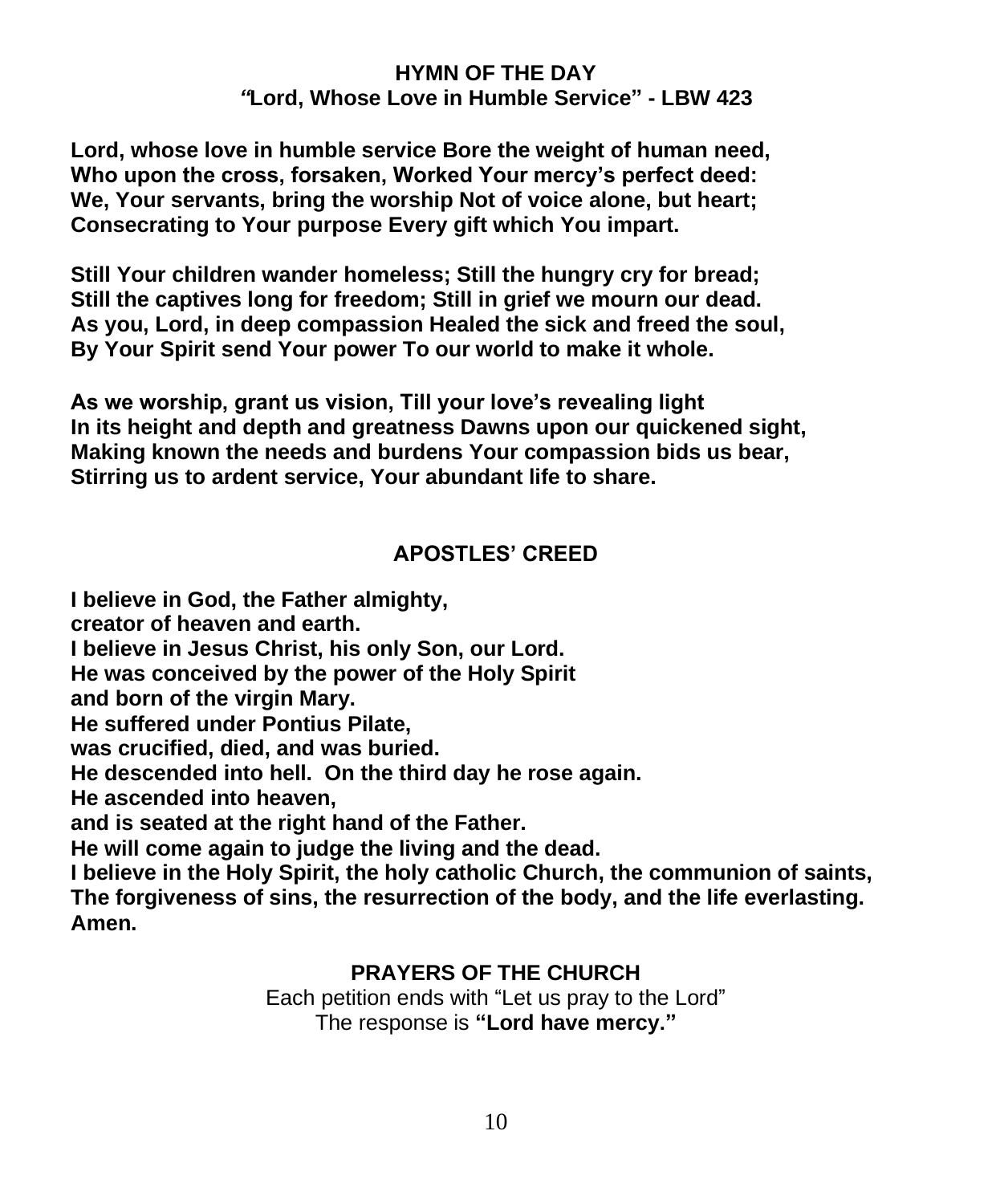### **OFFERING**

#### **OFFERTORY** "The Master Came to Bring Good News" - Jeffrey Blersch



# **OFFERTORY PRAYER**

Pastor: Let us pray. Merciful Father,

**People: we offer with joy and thanksgiving what you have first given us- ourselves, our time, and our possessions, signs of your gracious love. Receive them for the sake of him who offered himself for us, Jesus Christ our Lord. Amen.**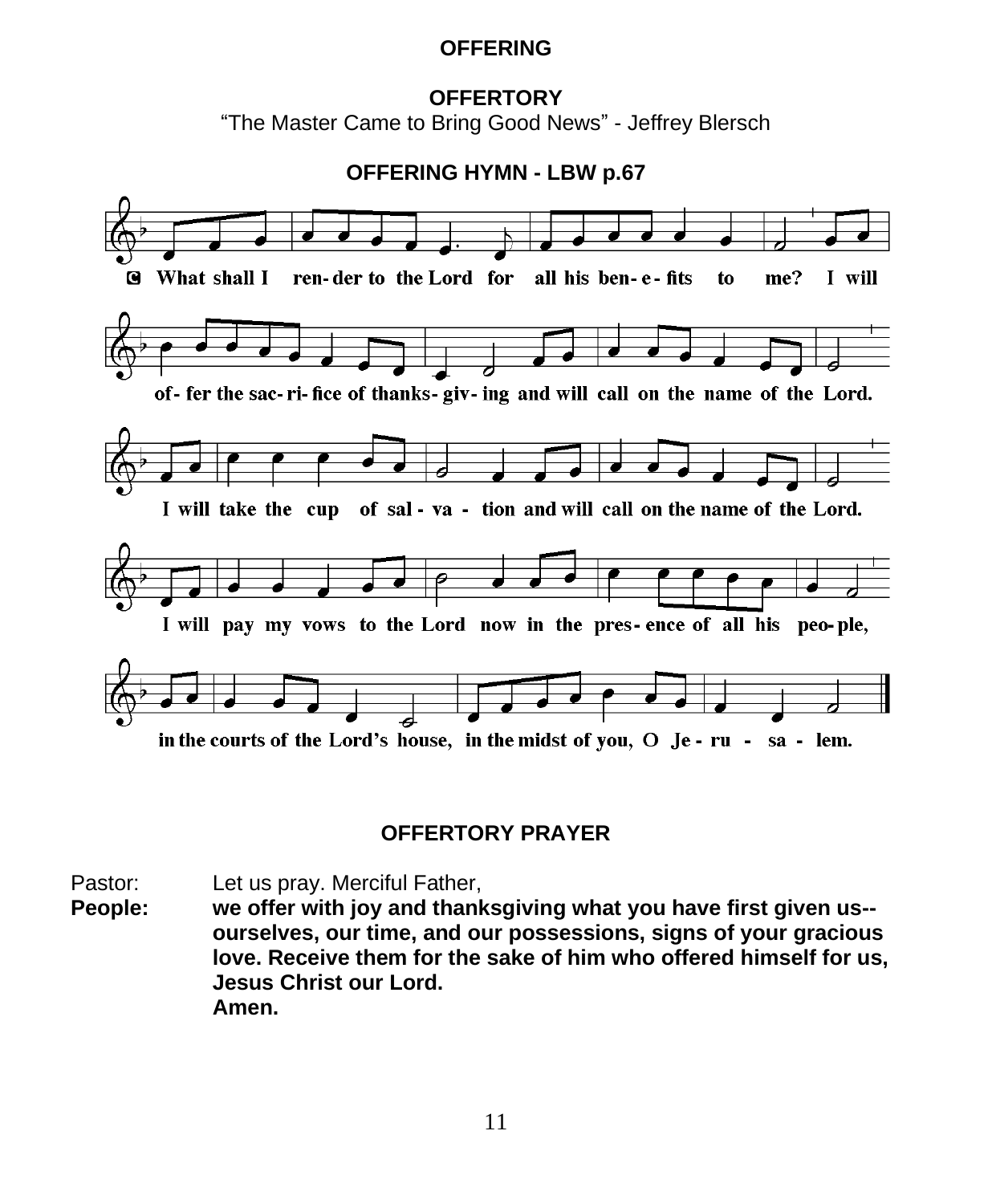

*It is indeed right and salutary... we praise your name and join their unending hymn:*

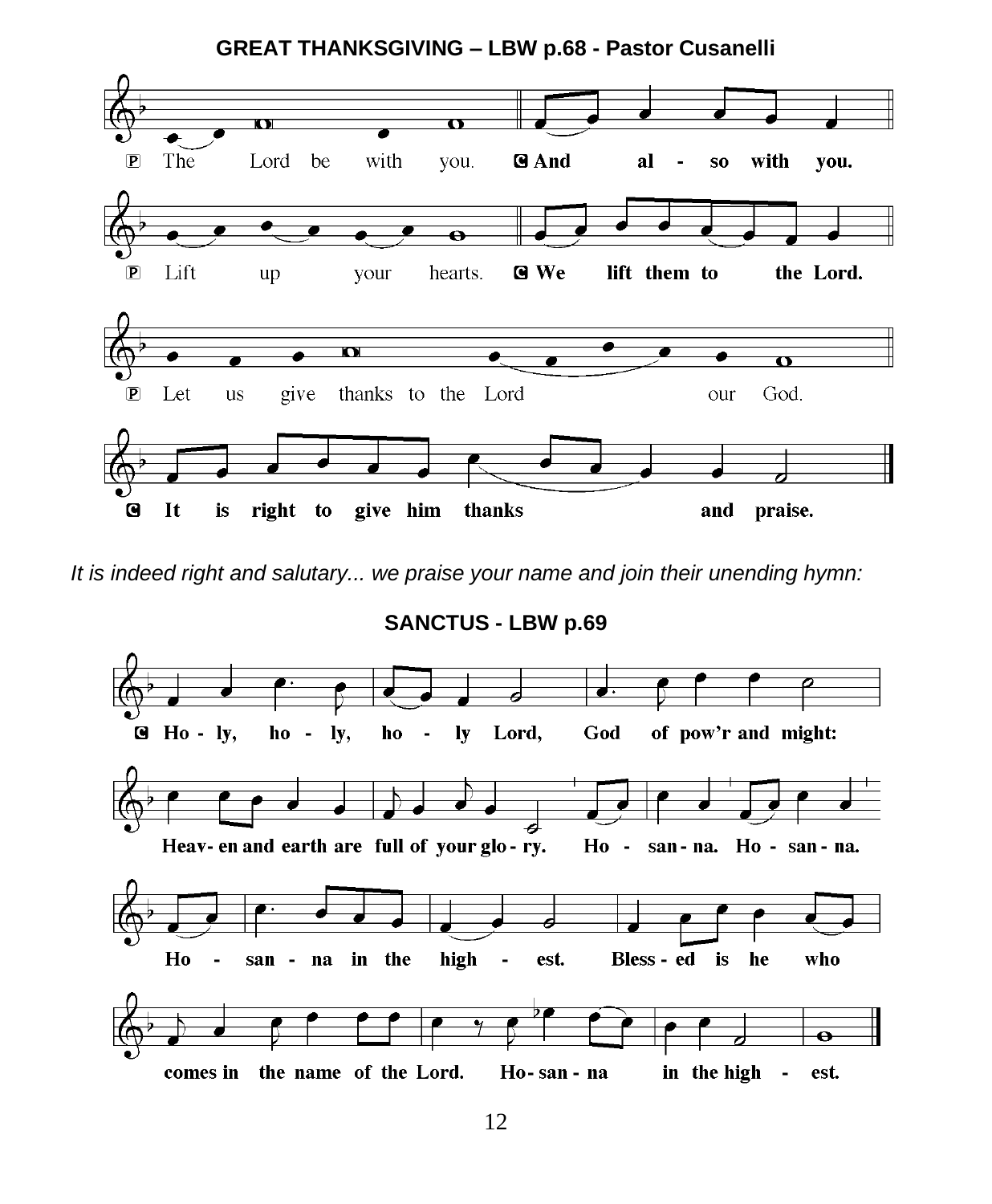Pastor: "Blessed are you...." **People: Amen. Come, Lord Jesus.**

#### **WORDS OF INSTITUTION**

#### **LORD'S PRAYER**

**People: Our Father, who art in heaven, hallowed be thy name, thy kingdom come, thy will be done, on earth as it is in heaven. Give us this day our daily bread; and forgive us our trespasses, as we forgive those who trespass against us; and lead us not into temptation, but deliver us from evil. For thine is the kingdom, and the power, and the glory, forever and ever. Amen.**

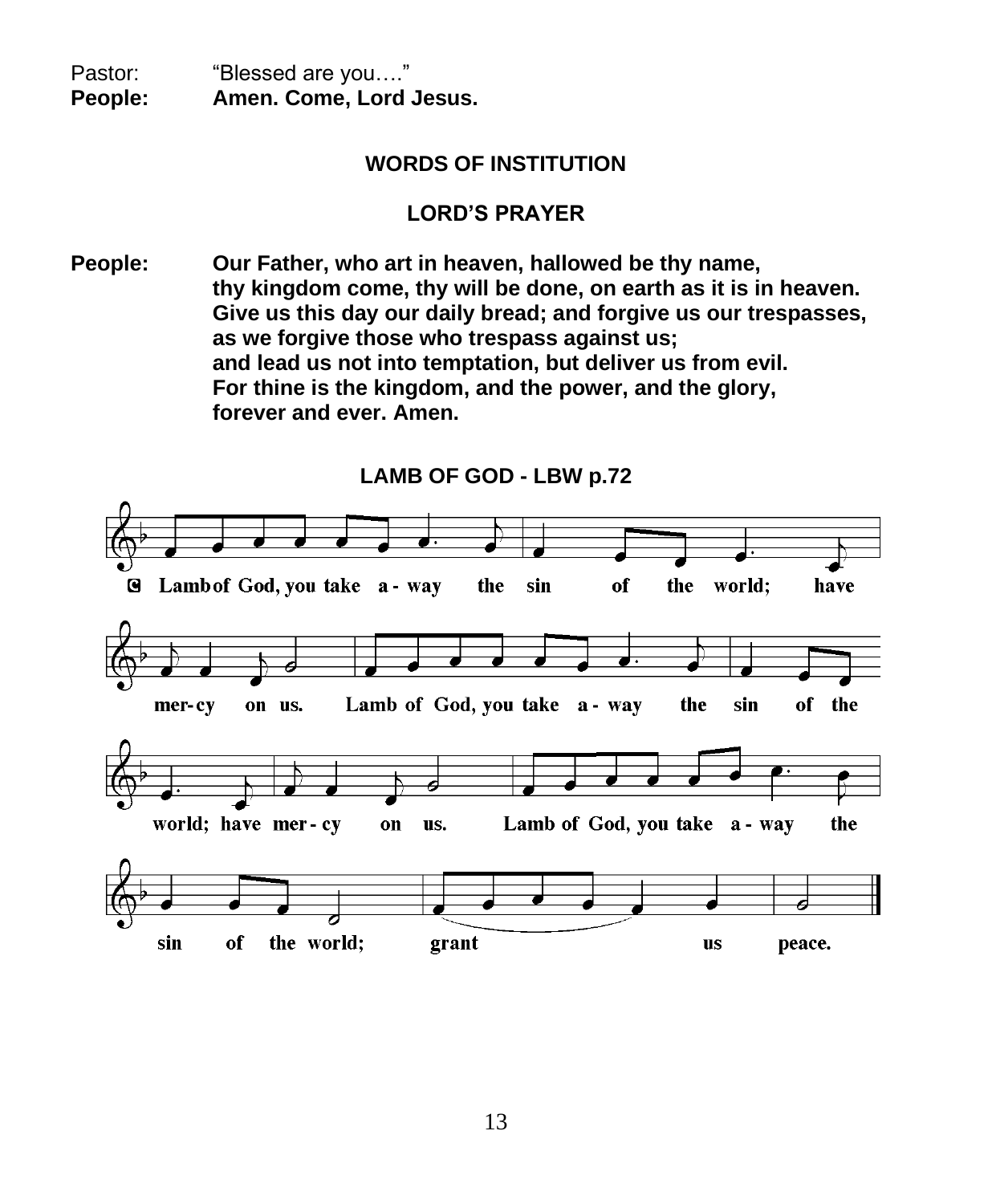### **COMMUNION MUSIC**



**"In Christ There Is No East or West"- LBW 359**

**1 In Christ there is no east or west, In him no south or north, But one great fellowship of love; Throughout the whole wide earth.**

**2 In him shall true hearts ev'rywhere; Their high communion find; His service is the golden cord; Close-binding all mankind.**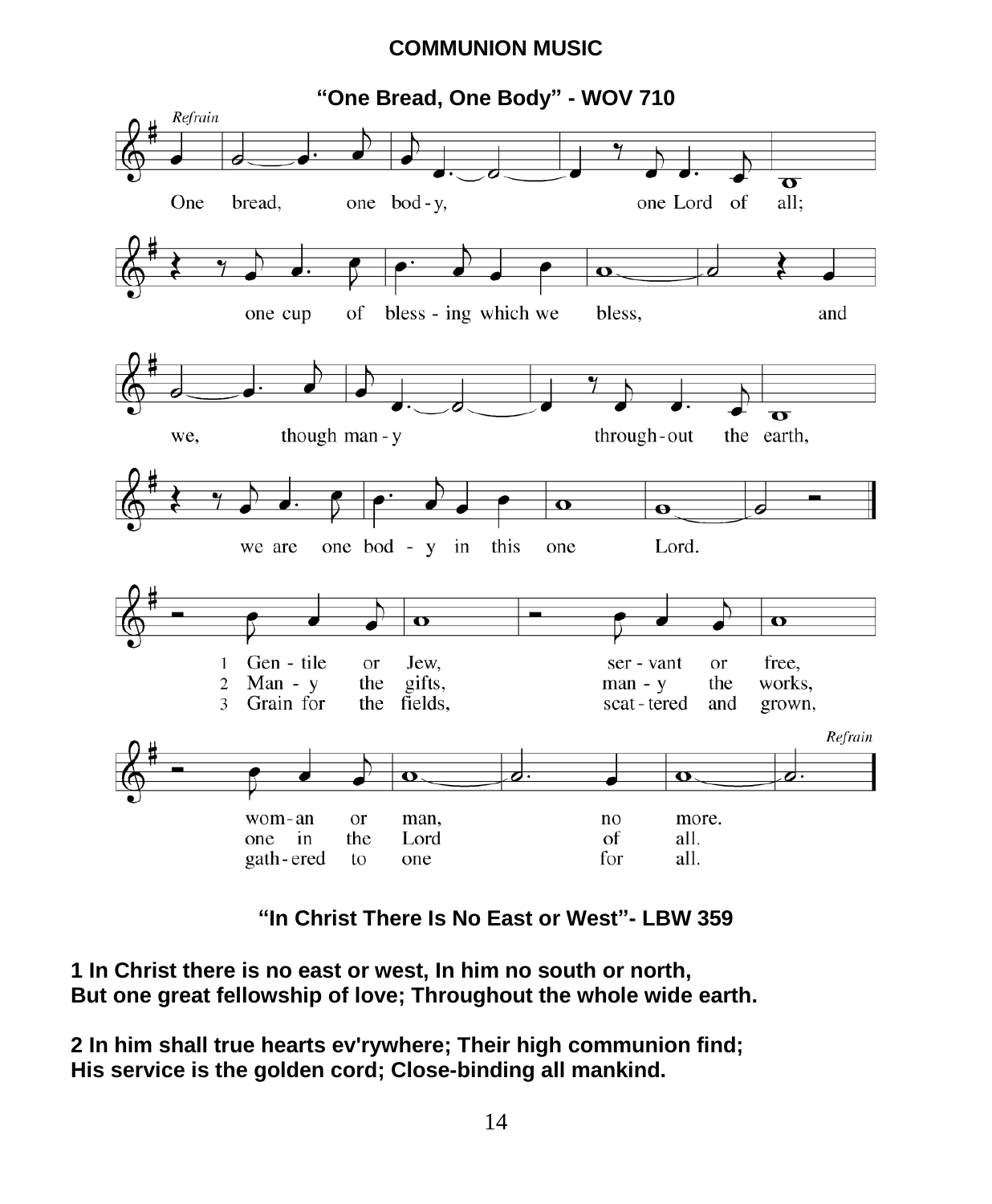**3 Join hands then, brothers of the faith,; Whate'er your race may be. Who serves my Father as a son; Is surely kin to me.**

**4 In Christ now meet both east and west, In him meet south and north; All Christly souls are one in Him; Throughout the whole wide earth.**



#### **BLESSING POST COMMUNON HYMN – LBW p.72-23**

### **POST COMMUNION PRAYER**

Deacon: Let us pray, Pour out upon us the spirit of your love, O Lord, and unite the wills of those whom you have fed with one heavenly food; through Jesus Christ our Lord.

**People: Amen.**